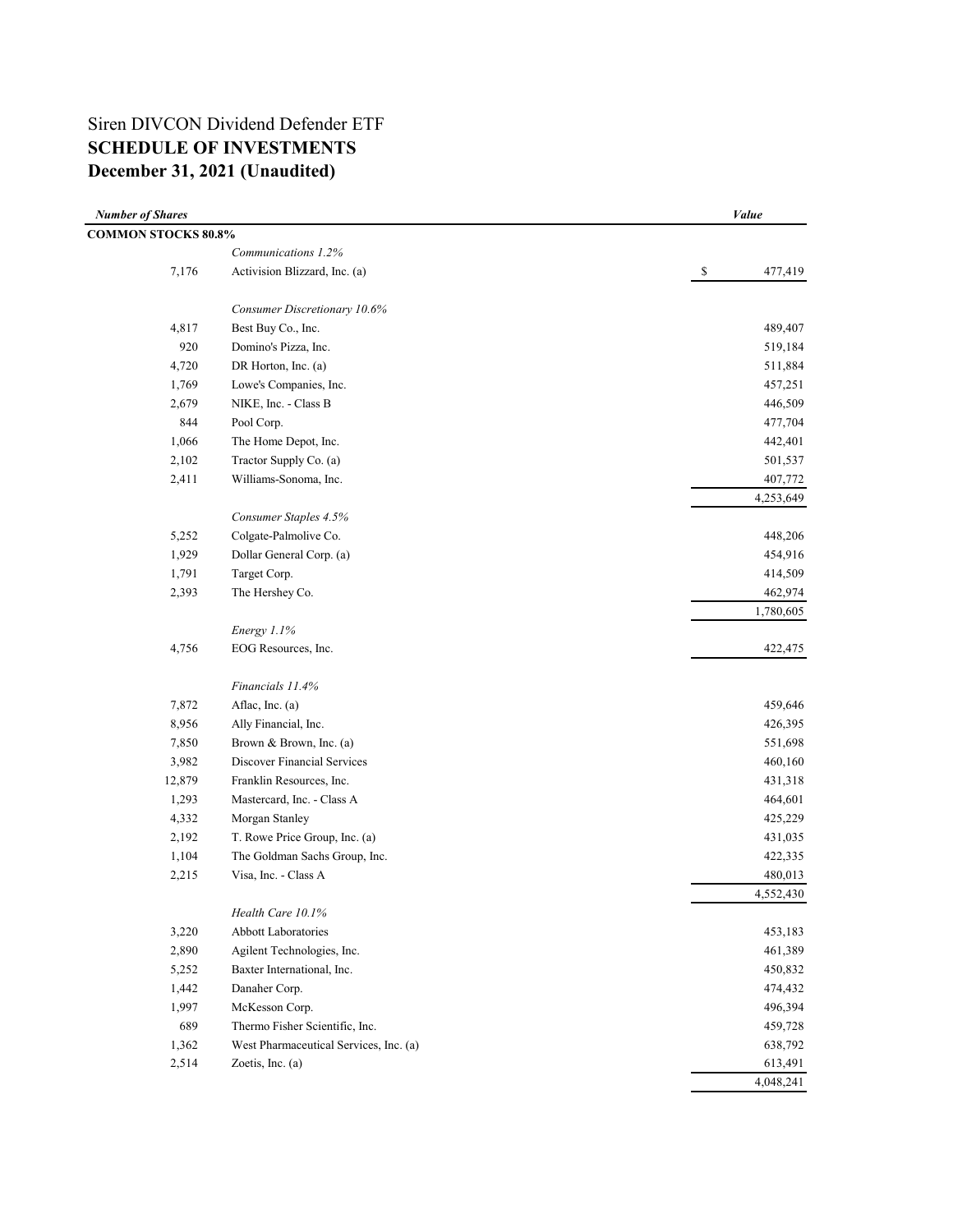# Siren DIVCON Dividend Defender ETF **SCHEDULE OF INVESTMENTS December 31, 2021 (Unaudited) (Continued)**

| <b>Number of Shares</b> |                                              | Value      |
|-------------------------|----------------------------------------------|------------|
|                         | Industrials 12.5%                            |            |
| 6,050                   | Amphenol Corp. - Class A (a)                 | 529,133    |
| 11,399                  | CSX Corp.                                    | 428,602    |
| 3,397                   | Expeditors International of Washington, Inc. | 456,183    |
| 2,900                   | JB Hunt Transport Services, Inc. (a)         | 592,760    |
| 2,329                   | L3Harris Technologies, Inc. (a)              | 496,636    |
| 2,910                   | Nordson Corp. (a)                            | 742,836    |
| 1,267                   | Old Dominion Freight Line, Inc.              | 454,068    |
| 1,366                   | Parker-Hannifin Corp.                        | 434,552    |
| 3,148                   | Waste Connections, Inc.                      | 428,978    |
| 875                     | W.W. Grainger, Inc.                          | 453,460    |
|                         |                                              | 5,017,208  |
|                         | Materials 4.5%                               |            |
| 2,055                   | Avery Dennison Corp.                         | 445,051    |
| 2,700                   | Celanese Corp.                               | 453,762    |
| 4,202                   | Nucor Corp.                                  | 479,658    |
| 1,145                   | The Sherwin-Williams Co. (a)                 | 403,223    |
|                         |                                              | 1,781,694  |
|                         | Technology 24.9%                             |            |
| 2,434                   | Analog Devices, Inc.                         | 427,824    |
| 2,621                   | Apple, Inc. (a)                              | 465,411    |
| 2,891                   | Applied Materials, Inc.                      | 454,928    |
| 764                     | Broadcom, Inc.                               | 508,373    |
| 2,270                   | CDW Corporation of Delaware                  | 464,851    |
| 997                     | FactSet Research Systems, Inc. (a)           | 484,552    |
| 11,742                  | HP, Inc.                                     | 442,321    |
| 636                     | Intuit, Inc. (a)                             | 409,088    |
| 1,204                   | KLA Corp. (a)                                | 517,852    |
| 910                     | Lam Research Corp. (a)                       | 654,427    |
| 1,541                   | Microsoft Corp. (a)                          | 518,269    |
| 791                     | Monolithic Power Systems, Inc.               | 390,224    |
| 1,366                   | Moody's Corp. (a)                            | 533,532    |
| 570                     | MSCI, Inc. (a)                               | 349,233    |
| 2,325                   | QUALCOMM, Inc.                               | 425,173    |
| 1,166                   | S&P Global, Inc. (a)                         | 550,270    |
| 3,054                   | Skyworks Solutions, Inc. (a)                 | 473,798    |
| 5,614                   | SS&C Technologies Holdings, Inc.             | 460,236    |
| 2,670                   | Teradyne, Inc. (a)                           | 436,625    |
| 3,151                   | Texas Instruments, Inc. (a)                  | 593,869    |
| 1,383                   | Ubiquiti, Inc.                               | 424,166    |
|                         |                                              | 9,985,022  |
|                         | <b>Total Common Stocks</b>                   |            |
|                         | (Cost \$27,692,309)                          | 32,318,743 |
|                         |                                              |            |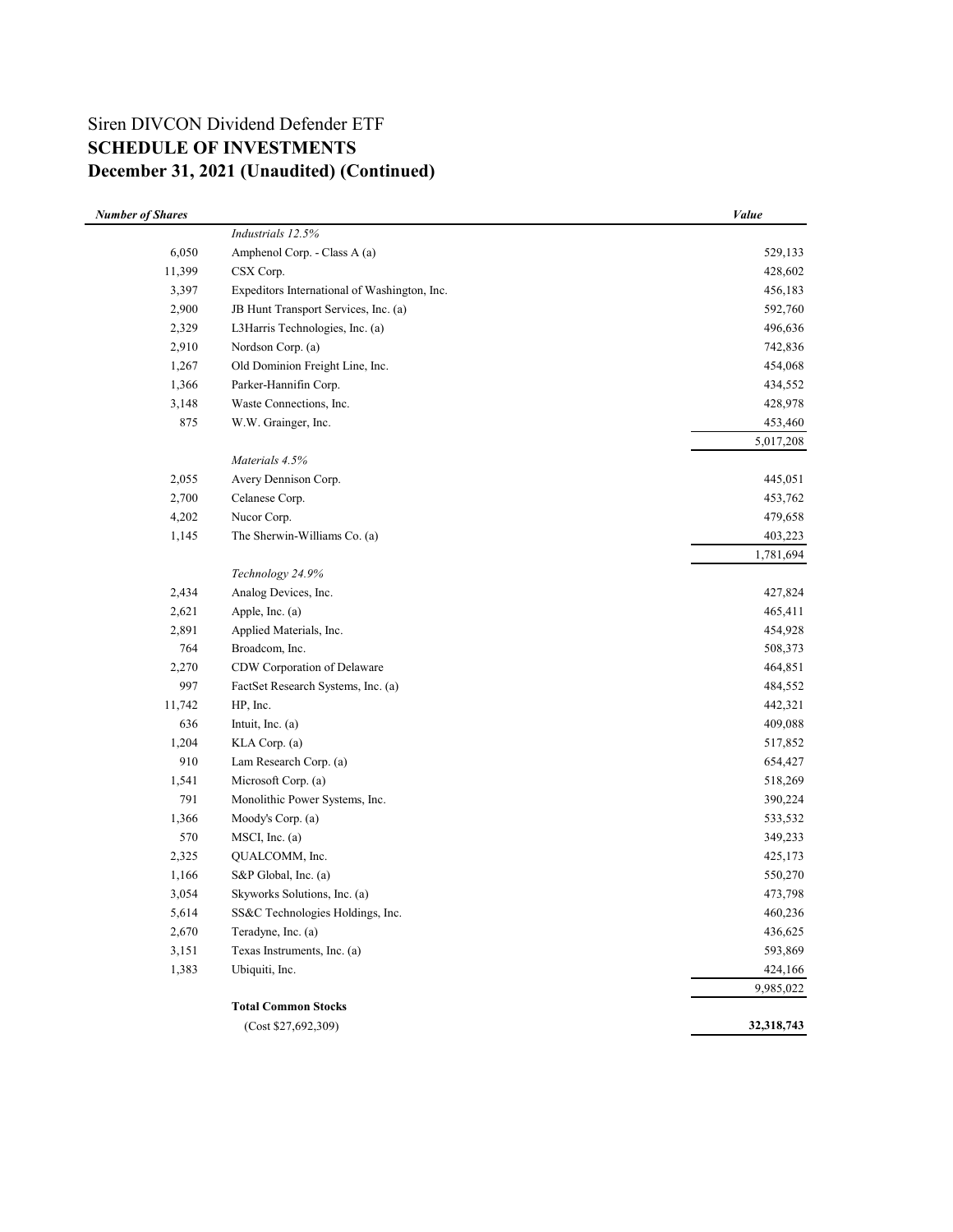# **December 31, 2021 (Unaudited) (Continued)** Siren DIVCON Dividend Defender ETF **SCHEDULE OF INVESTMENTS**

| <b>MONEY MARKET FUNDS 17.1%</b><br>6,863,090<br>First American Government Obligations Fund, 0.026% (b)<br>6,863,090<br><b>Total Money Market Funds</b><br>(Cost \$6,863,090)<br>6,863,090<br><b>Total Investments Before Securities Sold Short</b><br>(Cost \$34, 555, 399)<br>39,181,833<br><b>SECURITIES SOLD SHORT</b><br><b>COMMON STOCKS (25.9%)</b><br>Communications (1.5)%<br>Electronic Arts, Inc.<br>(588, 010)<br>(4, 458)<br>Consumer Discretionary (3.4)%<br>Ford Motor Co.<br>(31, 469)<br>(653, 611)<br>(16,067)<br><b>MGM</b> Resorts International<br>(721,087)<br>(1,374,698)<br>Consumer Staples (1.7)%<br>The Kraft Heinz Co.<br>(18,662)<br>(669, 966)<br>Energy $(7.1)\%$<br>Baker Hughes Co.<br>(24, 506)<br>(589, 614)<br>Halliburton Co.<br>(25, 594)<br>(6,887)<br>Hess Corp.<br>(509, 845)<br>Occidental Petroleum Corp.<br>(20, 914)<br>(606, 297)<br>(552, 667)<br>(18, 453)<br>Schlumberger NV<br>Financials (2.4)%<br>(9, 451)<br>The Progressive Corp.<br>(970, 145)<br>Health Care (1.7)%<br>(48, 737)<br>Viatris, Inc.<br>Industrials (1.9)%<br>General Electric Co.<br>(7,928)<br>(748, 958)<br>Utilities $(6.2)\%$<br>(34, 825)<br>CenterPoint Energy, Inc.<br>(971, 965)<br>(9,114)<br>Dominion Energy, Inc.<br>(715,996)<br>(6,787)<br>DTE Energy Co.<br>(811,318)<br><b>Total Securities Sold Short</b><br>[Proceeds $$(9,552,572)]$ ]<br>Total Investments 72.0%<br>28,827,607<br>(Cost \$25,002,827) | <b>Number of Shares</b> | Value          |
|-----------------------------------------------------------------------------------------------------------------------------------------------------------------------------------------------------------------------------------------------------------------------------------------------------------------------------------------------------------------------------------------------------------------------------------------------------------------------------------------------------------------------------------------------------------------------------------------------------------------------------------------------------------------------------------------------------------------------------------------------------------------------------------------------------------------------------------------------------------------------------------------------------------------------------------------------------------------------------------------------------------------------------------------------------------------------------------------------------------------------------------------------------------------------------------------------------------------------------------------------------------------------------------------------------------------------------------------------------------------------------------------------------------------------------------------------|-------------------------|----------------|
|                                                                                                                                                                                                                                                                                                                                                                                                                                                                                                                                                                                                                                                                                                                                                                                                                                                                                                                                                                                                                                                                                                                                                                                                                                                                                                                                                                                                                                               |                         |                |
|                                                                                                                                                                                                                                                                                                                                                                                                                                                                                                                                                                                                                                                                                                                                                                                                                                                                                                                                                                                                                                                                                                                                                                                                                                                                                                                                                                                                                                               |                         |                |
|                                                                                                                                                                                                                                                                                                                                                                                                                                                                                                                                                                                                                                                                                                                                                                                                                                                                                                                                                                                                                                                                                                                                                                                                                                                                                                                                                                                                                                               |                         |                |
|                                                                                                                                                                                                                                                                                                                                                                                                                                                                                                                                                                                                                                                                                                                                                                                                                                                                                                                                                                                                                                                                                                                                                                                                                                                                                                                                                                                                                                               |                         |                |
|                                                                                                                                                                                                                                                                                                                                                                                                                                                                                                                                                                                                                                                                                                                                                                                                                                                                                                                                                                                                                                                                                                                                                                                                                                                                                                                                                                                                                                               |                         |                |
|                                                                                                                                                                                                                                                                                                                                                                                                                                                                                                                                                                                                                                                                                                                                                                                                                                                                                                                                                                                                                                                                                                                                                                                                                                                                                                                                                                                                                                               |                         |                |
|                                                                                                                                                                                                                                                                                                                                                                                                                                                                                                                                                                                                                                                                                                                                                                                                                                                                                                                                                                                                                                                                                                                                                                                                                                                                                                                                                                                                                                               |                         |                |
|                                                                                                                                                                                                                                                                                                                                                                                                                                                                                                                                                                                                                                                                                                                                                                                                                                                                                                                                                                                                                                                                                                                                                                                                                                                                                                                                                                                                                                               |                         |                |
|                                                                                                                                                                                                                                                                                                                                                                                                                                                                                                                                                                                                                                                                                                                                                                                                                                                                                                                                                                                                                                                                                                                                                                                                                                                                                                                                                                                                                                               |                         |                |
|                                                                                                                                                                                                                                                                                                                                                                                                                                                                                                                                                                                                                                                                                                                                                                                                                                                                                                                                                                                                                                                                                                                                                                                                                                                                                                                                                                                                                                               |                         |                |
|                                                                                                                                                                                                                                                                                                                                                                                                                                                                                                                                                                                                                                                                                                                                                                                                                                                                                                                                                                                                                                                                                                                                                                                                                                                                                                                                                                                                                                               |                         |                |
|                                                                                                                                                                                                                                                                                                                                                                                                                                                                                                                                                                                                                                                                                                                                                                                                                                                                                                                                                                                                                                                                                                                                                                                                                                                                                                                                                                                                                                               |                         |                |
|                                                                                                                                                                                                                                                                                                                                                                                                                                                                                                                                                                                                                                                                                                                                                                                                                                                                                                                                                                                                                                                                                                                                                                                                                                                                                                                                                                                                                                               |                         |                |
|                                                                                                                                                                                                                                                                                                                                                                                                                                                                                                                                                                                                                                                                                                                                                                                                                                                                                                                                                                                                                                                                                                                                                                                                                                                                                                                                                                                                                                               |                         |                |
|                                                                                                                                                                                                                                                                                                                                                                                                                                                                                                                                                                                                                                                                                                                                                                                                                                                                                                                                                                                                                                                                                                                                                                                                                                                                                                                                                                                                                                               |                         |                |
|                                                                                                                                                                                                                                                                                                                                                                                                                                                                                                                                                                                                                                                                                                                                                                                                                                                                                                                                                                                                                                                                                                                                                                                                                                                                                                                                                                                                                                               |                         |                |
|                                                                                                                                                                                                                                                                                                                                                                                                                                                                                                                                                                                                                                                                                                                                                                                                                                                                                                                                                                                                                                                                                                                                                                                                                                                                                                                                                                                                                                               |                         |                |
|                                                                                                                                                                                                                                                                                                                                                                                                                                                                                                                                                                                                                                                                                                                                                                                                                                                                                                                                                                                                                                                                                                                                                                                                                                                                                                                                                                                                                                               |                         |                |
|                                                                                                                                                                                                                                                                                                                                                                                                                                                                                                                                                                                                                                                                                                                                                                                                                                                                                                                                                                                                                                                                                                                                                                                                                                                                                                                                                                                                                                               |                         |                |
|                                                                                                                                                                                                                                                                                                                                                                                                                                                                                                                                                                                                                                                                                                                                                                                                                                                                                                                                                                                                                                                                                                                                                                                                                                                                                                                                                                                                                                               |                         | (585, 335)     |
|                                                                                                                                                                                                                                                                                                                                                                                                                                                                                                                                                                                                                                                                                                                                                                                                                                                                                                                                                                                                                                                                                                                                                                                                                                                                                                                                                                                                                                               |                         |                |
|                                                                                                                                                                                                                                                                                                                                                                                                                                                                                                                                                                                                                                                                                                                                                                                                                                                                                                                                                                                                                                                                                                                                                                                                                                                                                                                                                                                                                                               |                         |                |
|                                                                                                                                                                                                                                                                                                                                                                                                                                                                                                                                                                                                                                                                                                                                                                                                                                                                                                                                                                                                                                                                                                                                                                                                                                                                                                                                                                                                                                               |                         |                |
|                                                                                                                                                                                                                                                                                                                                                                                                                                                                                                                                                                                                                                                                                                                                                                                                                                                                                                                                                                                                                                                                                                                                                                                                                                                                                                                                                                                                                                               |                         | (2,843,758)    |
|                                                                                                                                                                                                                                                                                                                                                                                                                                                                                                                                                                                                                                                                                                                                                                                                                                                                                                                                                                                                                                                                                                                                                                                                                                                                                                                                                                                                                                               |                         |                |
|                                                                                                                                                                                                                                                                                                                                                                                                                                                                                                                                                                                                                                                                                                                                                                                                                                                                                                                                                                                                                                                                                                                                                                                                                                                                                                                                                                                                                                               |                         |                |
|                                                                                                                                                                                                                                                                                                                                                                                                                                                                                                                                                                                                                                                                                                                                                                                                                                                                                                                                                                                                                                                                                                                                                                                                                                                                                                                                                                                                                                               |                         |                |
|                                                                                                                                                                                                                                                                                                                                                                                                                                                                                                                                                                                                                                                                                                                                                                                                                                                                                                                                                                                                                                                                                                                                                                                                                                                                                                                                                                                                                                               |                         | (659, 412)     |
|                                                                                                                                                                                                                                                                                                                                                                                                                                                                                                                                                                                                                                                                                                                                                                                                                                                                                                                                                                                                                                                                                                                                                                                                                                                                                                                                                                                                                                               |                         |                |
|                                                                                                                                                                                                                                                                                                                                                                                                                                                                                                                                                                                                                                                                                                                                                                                                                                                                                                                                                                                                                                                                                                                                                                                                                                                                                                                                                                                                                                               |                         |                |
|                                                                                                                                                                                                                                                                                                                                                                                                                                                                                                                                                                                                                                                                                                                                                                                                                                                                                                                                                                                                                                                                                                                                                                                                                                                                                                                                                                                                                                               |                         |                |
|                                                                                                                                                                                                                                                                                                                                                                                                                                                                                                                                                                                                                                                                                                                                                                                                                                                                                                                                                                                                                                                                                                                                                                                                                                                                                                                                                                                                                                               |                         |                |
|                                                                                                                                                                                                                                                                                                                                                                                                                                                                                                                                                                                                                                                                                                                                                                                                                                                                                                                                                                                                                                                                                                                                                                                                                                                                                                                                                                                                                                               |                         |                |
|                                                                                                                                                                                                                                                                                                                                                                                                                                                                                                                                                                                                                                                                                                                                                                                                                                                                                                                                                                                                                                                                                                                                                                                                                                                                                                                                                                                                                                               |                         |                |
|                                                                                                                                                                                                                                                                                                                                                                                                                                                                                                                                                                                                                                                                                                                                                                                                                                                                                                                                                                                                                                                                                                                                                                                                                                                                                                                                                                                                                                               |                         | (2,499,279)    |
|                                                                                                                                                                                                                                                                                                                                                                                                                                                                                                                                                                                                                                                                                                                                                                                                                                                                                                                                                                                                                                                                                                                                                                                                                                                                                                                                                                                                                                               |                         |                |
|                                                                                                                                                                                                                                                                                                                                                                                                                                                                                                                                                                                                                                                                                                                                                                                                                                                                                                                                                                                                                                                                                                                                                                                                                                                                                                                                                                                                                                               |                         | (10, 354, 226) |
|                                                                                                                                                                                                                                                                                                                                                                                                                                                                                                                                                                                                                                                                                                                                                                                                                                                                                                                                                                                                                                                                                                                                                                                                                                                                                                                                                                                                                                               |                         |                |
|                                                                                                                                                                                                                                                                                                                                                                                                                                                                                                                                                                                                                                                                                                                                                                                                                                                                                                                                                                                                                                                                                                                                                                                                                                                                                                                                                                                                                                               |                         |                |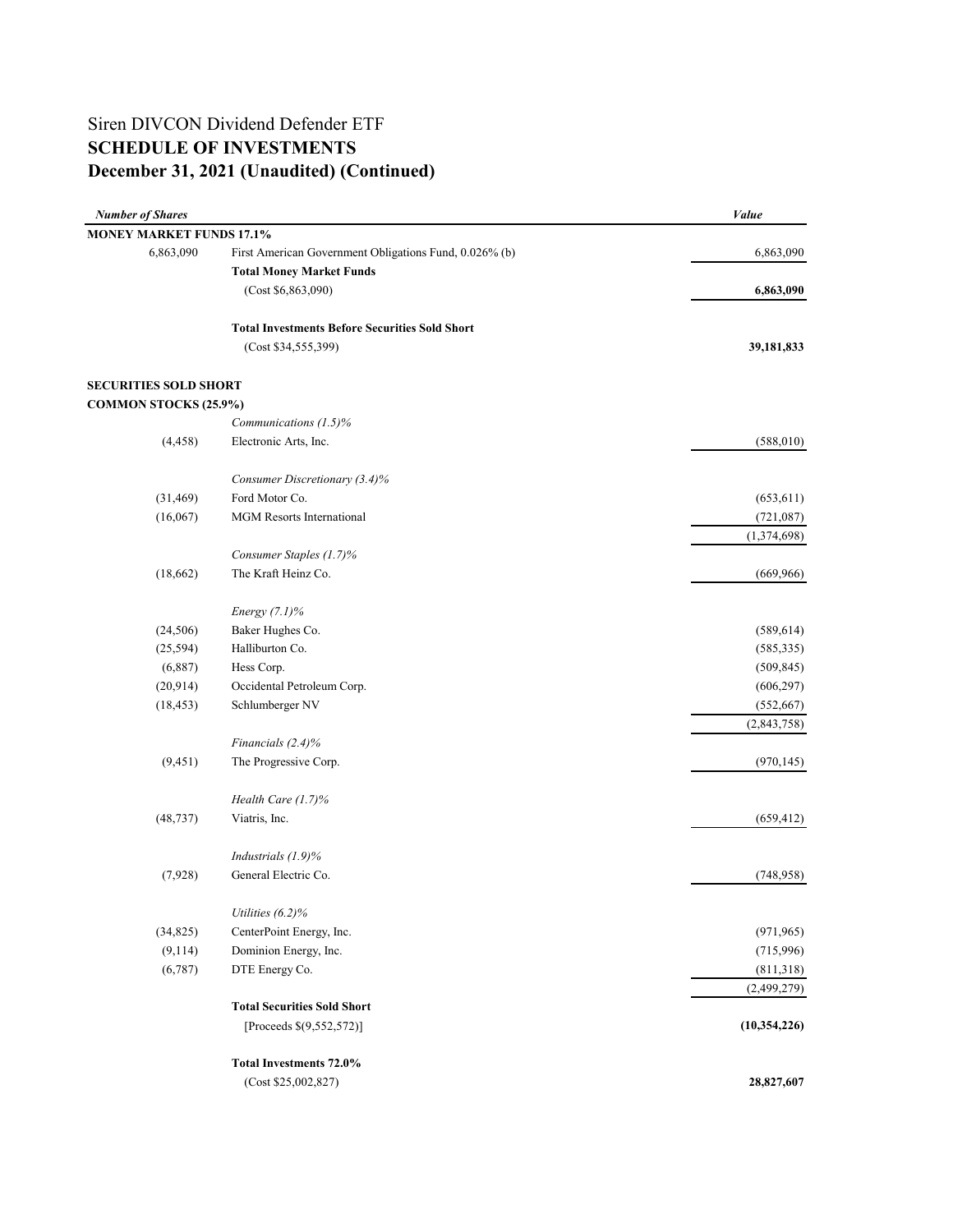## Siren DIVCON Dividend Defender ETF **SCHEDULE OF INVESTMENTS December 31, 2021 (Unaudited) (Continued)**

|                                             | Value           |
|---------------------------------------------|-----------------|
| Other Assets in Excess of Liabilities 28.0% | 11,217,942      |
| <b>TOTAL NET ASSETS 100.0%</b>              | S<br>40,045,549 |
|                                             |                 |

(a) Substantially all the securities, or a portion thereof, have been pledged as collateral for open short positions by the Fund. The aggregate market value of the collateral at December 31, 2021 was \$24,629,530, which includes cash in the amount of \$11,237,598.

(b) 7-day net yield at December 31, 2021.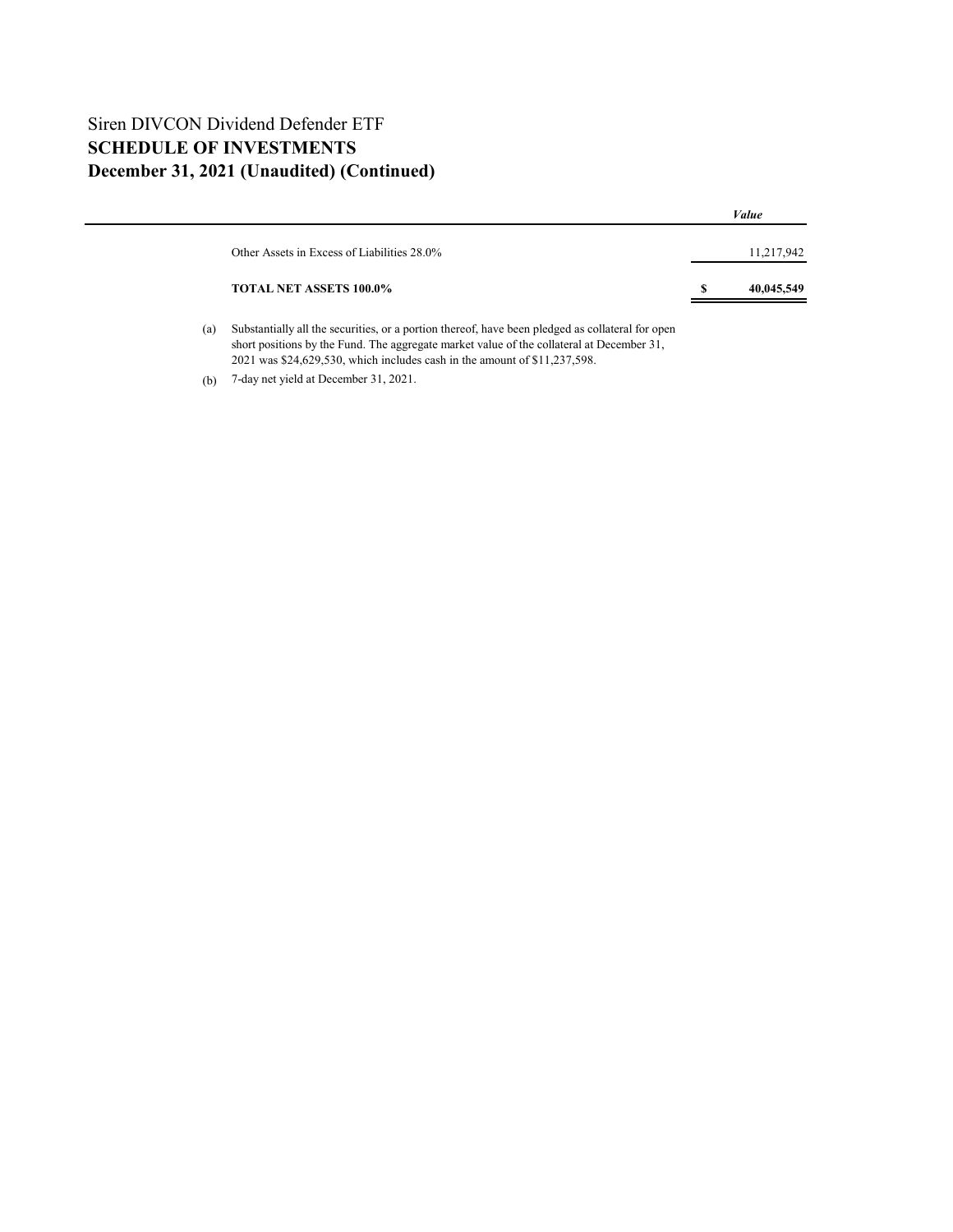### **Siren ETF Trust – Notes to Quarterly Schedules of Investments** December 31, 2021 (Unaudited)

## **Investment Valuation**

The net asset value ("NAV") per share of the Fund is calculated each business day as of the close of regular trading on the New York Stock Exchange ("NYSE"), generally 4:00 p.m., Eastern Time. The NAV per share of the Fund is calculated by dividing the sum of the value of the securities held by the Fund, plus cash and other assets, minus all liabilities (including estimated accrued expenses) by the total number of shares outstanding for the Fund, rounded to the nearest cent. The Fund's shares will not be priced on the days on which the NYSE is closed for trading. The offering and redemption price per share for the Fund is equal to the NAV per share.

Securities held by the Fund are valued at market quotations when reliable market quotations are readily available. Exchange traded securities and instruments (including equity securities, depositary receipts and ETFs) are generally valued at the last reported sale price on the principal exchange on which such securities are traded (at the NASDAQ Official Closing Price for NASDAQ listed securities), as of the close of regular trading on the NYSE on the day the securities are being valued or, if there are no sales, at the mean of the most recent bid and asked prices. Over-the-counter ("OTC") securities and instruments not traded on an exchange are generally valued at the last traded price. In the absence of a recorded transaction sale price or if the last sale price is unavailable, OTC securities are valued at the mean between last bid and ask, as quoted. If an ask price for an OTC security is unavailable, the last bid price is used. Such valuations would typically be categorized as Level 1 or Level 2 in the fair value hierarchy described below.

When reliable market quotations are not readily available, securities are priced at their fair value in accordance with the Trust's valuation procedures, which were approved by the Trustees. The Fund may use fair value pricing in a variety of circumstances, including but not limited to, situations when the value of a Fund's security has been materially affected by events occurring after the close of the market on which such security is principally traded (such as a corporate action or other news that may materially affect the price of such security) or trading in such security has been suspended or halted. Such valuations would typically be categorized as Level 2 or Level 3 in the fair value hierarchy described below. Fair value pricing involves subjective judgments and it is possible that a fair value determination for a security is materially different than the value that could be realized upon the sale of such security. In addition, fair value pricing could result in a difference between the prices used to calculate a Fund's NAV and the prices used by the Fund's target Index. This may adversely affect a Fund's ability to track its Target Index.

The Fund discloses the fair market value of its investments in a hierarchy that distinguishes between: (1) market participant assumptions developed based on market data obtained from sources independent of the Fund (observable inputs) and (2) the Fund's own assumptions about market participant assumptions developed based on the best information available under the circumstances (unobservable inputs). The three levels defined by the hierarchy are as follows:

• Level 1 — Quoted prices in active markets for identical assets.

• Level 2 — Other significant observable inputs (including quoted prices for similar securities, interest rates, prepayment speeds, credit risk, etc.).

• Level 3 — Significant unobservable inputs (including the Fund's own assumptions in determining the fair value of investments). The inputs or methodology used for valuing securities are not necessarily an indication of the risk associated with investing in those securities.

The following is a summary of the inputs used to value the Siren DIVCON Dividend Defender ETF's investments as of December 31, 2021: